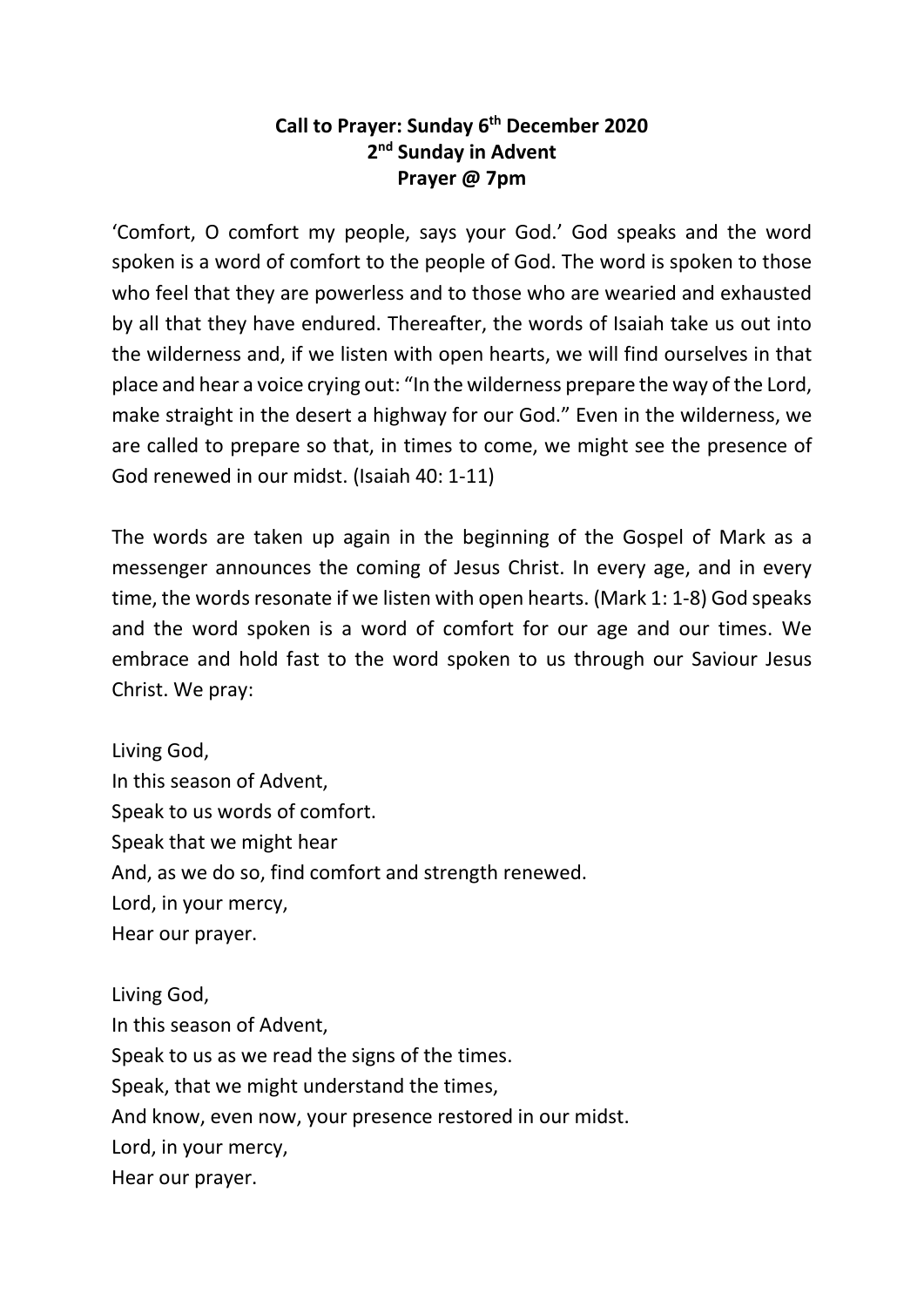Living God, In this season of Advent, Speak to us in the wilderness. Speak, even in the hard places, And teach us to mark out the places where you have met with us. Lord, in your mercy, Hear our prayer.

Living God, In this season of Advent, Speak to us that we might learn of the rough ground made level. Speak of the rugged places made plain And of the time when we shall hear it proclaimed again that the Lord is coming! Lord, in your mercy, Hear our prayer.

Living God, In this season of Advent, Speak to the lonely and to the bereaved. Speak to the anxious and to the fearful And carry us as the shepherd carries the lamb, even Jesus Christ our Lord. Lord, in your mercy, Hear our prayer.

Signed by:

Rt. Rev. Dr Martin Fair, Moderator of the General Assembly, Church of Scotland

Most Rev. Leo Cushley, Archbishop of St. Andrews and Edinburgh, Roman Catholic Church